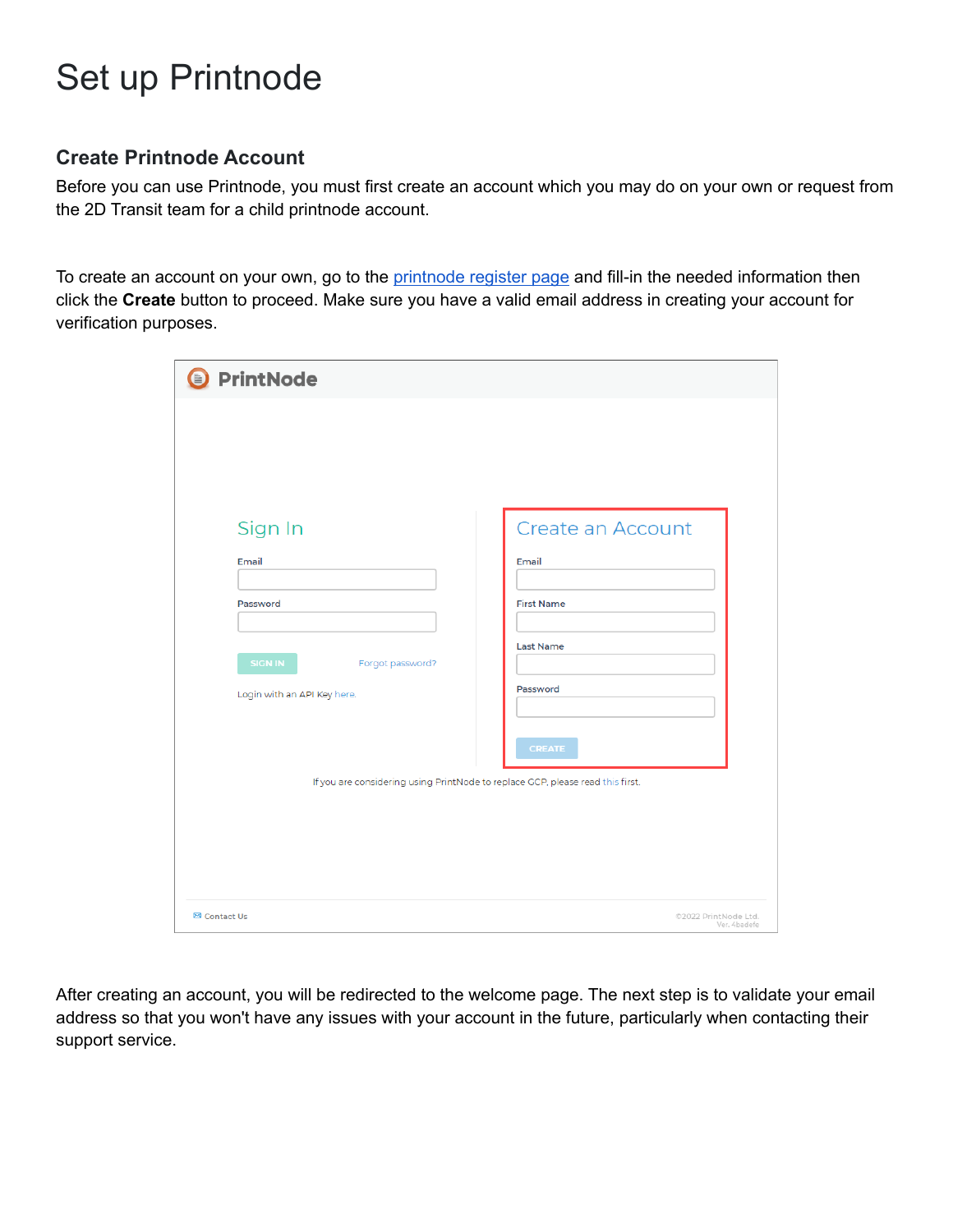|    | <b>PrintNode</b>       | API Keys                                                                                                                             | Profile                                                                                                                 | Overview |  | Plans Email Notifications                                                  | Payment Info | Sign Out |  |  |  |
|----|------------------------|--------------------------------------------------------------------------------------------------------------------------------------|-------------------------------------------------------------------------------------------------------------------------|----------|--|----------------------------------------------------------------------------|--------------|----------|--|--|--|
| ib | <b>Print Something</b> |                                                                                                                                      |                                                                                                                         |          |  | Your email address has not been confirmed. Please click here to confirm it |              | ×        |  |  |  |
|    | <b>Devices</b>         |                                                                                                                                      |                                                                                                                         |          |  | Welcome to PrintNode!                                                      |              |          |  |  |  |
|    | <b>Downloads</b>       |                                                                                                                                      | Congratulations - your PrintNode account has been created! Follow the steps below to finish<br>setting up your account. |          |  |                                                                            |              |          |  |  |  |
|    | Email                  |                                                                                                                                      |                                                                                                                         |          |  | 1. Download and Install the PrintNode Client                               |              |          |  |  |  |
|    | Webhooks               | To use PrintNode you need to install and run the PrintNode Client software on a computer<br>connected to the internet and a printer. |                                                                                                                         |          |  |                                                                            |              |          |  |  |  |
|    | Integrators            |                                                                                                                                      |                                                                                                                         |          |  | You can download the PrintNode Client for Windows below.                   |              |          |  |  |  |
|    |                        | <b>DOWNLOAD</b>                                                                                                                      |                                                                                                                         |          |  |                                                                            |              |          |  |  |  |

When confirming your account, you will receive a validation link to your email. Just simply click the validation url and will receive a confirmation message that your email was validated successfully.

| Welcome to PrintNode > Inbox x                                                                                                                                                                                                                                                                                                                                                                     |                         | e | ☑ |
|----------------------------------------------------------------------------------------------------------------------------------------------------------------------------------------------------------------------------------------------------------------------------------------------------------------------------------------------------------------------------------------------------|-------------------------|---|---|
| support@printnode.com <support@printnode.com><br/>to me <math>\star</math></support@printnode.com>                                                                                                                                                                                                                                                                                                 | 3:41 AM (0 minutes ago) |   |   |
| Hello                                                                                                                                                                                                                                                                                                                                                                                              |                         |   |   |
| Welcome to PrintNode!                                                                                                                                                                                                                                                                                                                                                                              |                         |   |   |
| Now that you have created your account, here are the next steps to get you up and running:                                                                                                                                                                                                                                                                                                         |                         |   |   |
| 1. Download the PrintNode Client from https://api.printnode.com/app/account/download and install it on the computer your printer is connected to.<br>2. Make sure that everything is working by doing a test print through our web app: https://api.printnode.com/app/print<br>3. Head over to our API documentation (https://www.printnode.com/docs/api/curl) to get started on your integration. |                         |   |   |
| Please also validate your email address by visiting the following link https://api.printnode.com/app/emailvalidation/e8f02a35f90ecc3687600950c78820329                                                                                                                                                                                                                                             |                         |   |   |
| Regards,                                                                                                                                                                                                                                                                                                                                                                                           |                         |   |   |
| The PrintNode Team                                                                                                                                                                                                                                                                                                                                                                                 |                         |   |   |
| Account<br>successfully<br>Click here to return to your account.                                                                                                                                                                                                                                                                                                                                   | @gmail.com validated    |   |   |

After your account has been verified, the next step is to select the plan you want. The current plan you had after registering your account was a free trial with limited features that is not suitable if you have a business.

Here is their [pricing](https://www.printnode.com/en/pricing) plan page, and I recommend starting with the Essential or Standard plan. All plans include a free month, so you can cancel at any time.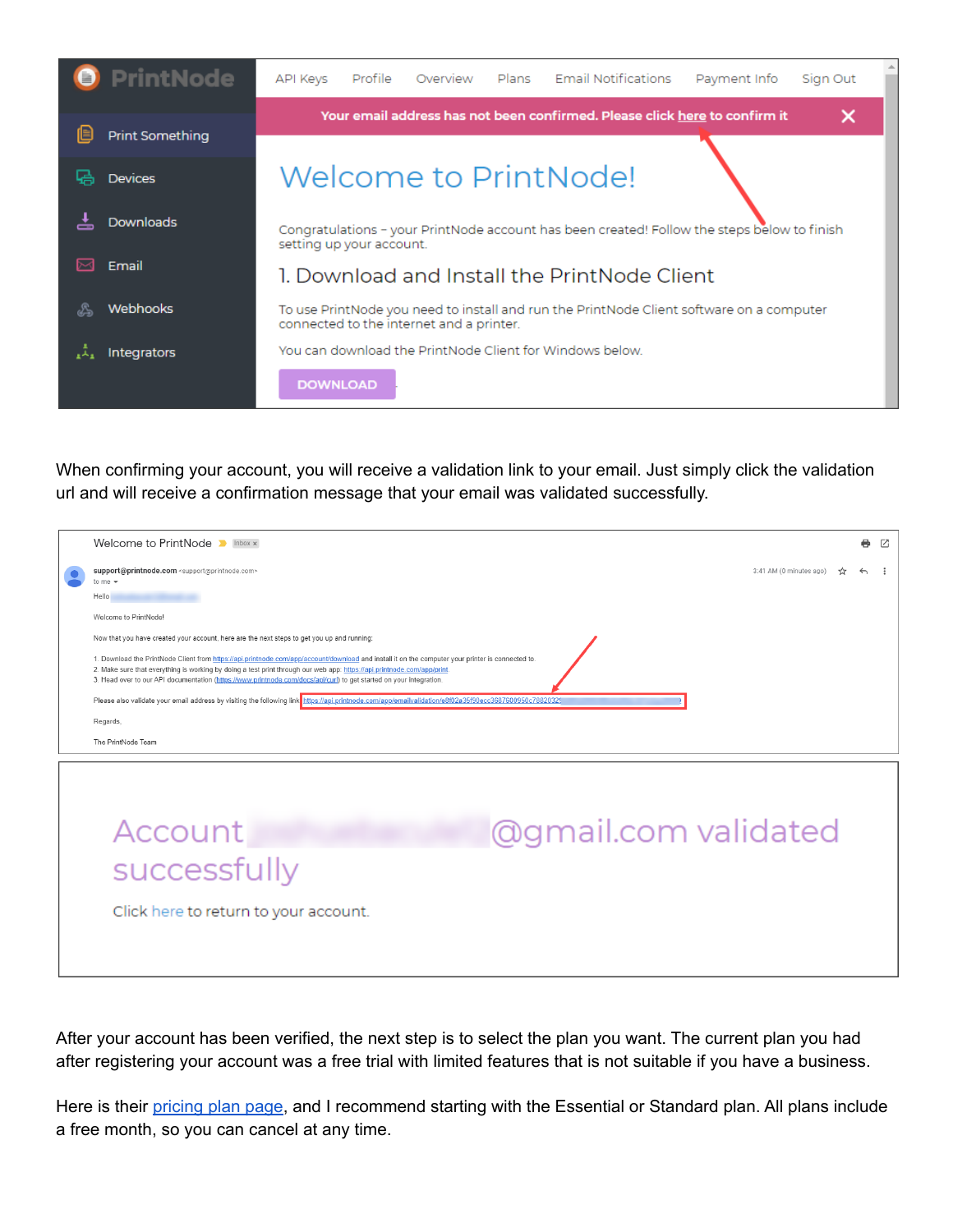### **How to use Forgot password**

To reset your account password, go to the printnode login page and click the **Forgot Password** link.

| <b>O</b> PrintNode                                                                                                                                                                  |                                                                                                  |
|-------------------------------------------------------------------------------------------------------------------------------------------------------------------------------------|--------------------------------------------------------------------------------------------------|
| Sign In<br>Email<br>Password<br><b>SIGN IN</b><br>Forgot password?<br>Login with an API Key here.<br>If you are considering using PrintNode to replace GCP, please read this first. | Create an Account<br>Email<br><b>First Name</b><br><b>Last Name</b><br>Password<br><b>CREATE</b> |
| ⊠ Contact Us © API Reference                                                                                                                                                        | @2022 PrintNode Ltd. All Rights Reserved<br>Ver. 4badefe @ 2022-04-22 12:33:28                   |

Enter your email address and click the **RESET PASSWORD** button. Make sure that the email address you input was the one you used in creating your account.

|                       | Forgot your password?                                                                                      |  |
|-----------------------|------------------------------------------------------------------------------------------------------------|--|
| Email                 | Don't worry, just enter the email address of your account to reset your password, or you can try it again. |  |
|                       |                                                                                                            |  |
| <b>RESET PASSWORD</b> |                                                                                                            |  |

A link will be sent to your email and just click it to proceed on the Reset Password page.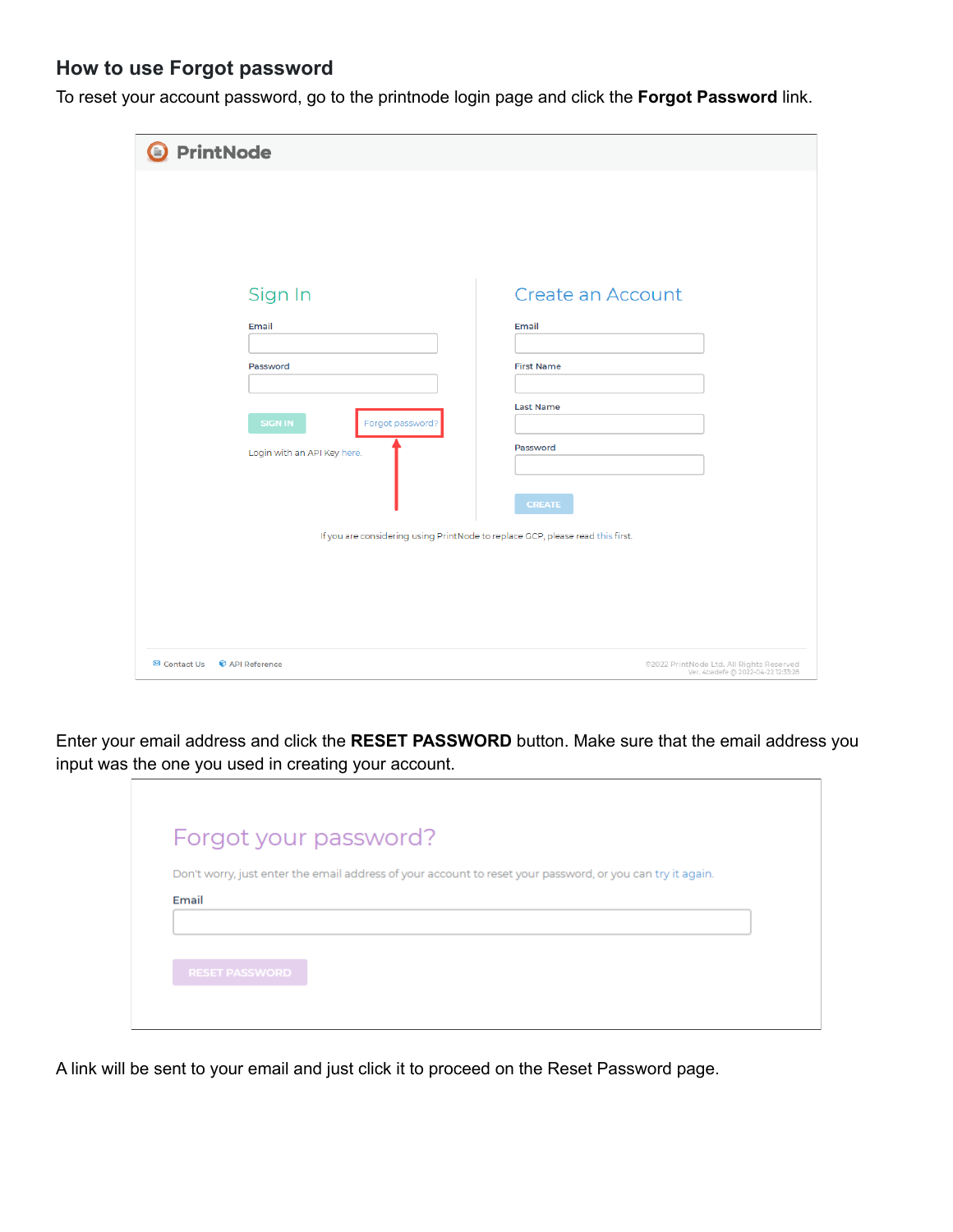| PrintNode - Password Reset Requested D Inbox x                                                    |                         |     | e            |
|---------------------------------------------------------------------------------------------------|-------------------------|-----|--------------|
| support@printnode.com <support@printnode.com><br/>to me <math>\sim</math></support@printnode.com> | 3:48 AM (0 minutes ago) | ਮੈਂ | $\leftarrow$ |
| Hello,                                                                                            |                         |     |              |
| To reset your PrintNode account password, please visit the following link within 24 hours:        |                         |     |              |
| https://api.printnode.com/app/resetpassword/dd39d01df75bd9ce41aa85e0e0                            |                         |     |              |
| Regards,                                                                                          |                         |     |              |
| The PrintNode Team                                                                                |                         |     |              |
| $\leftarrow$ Reply<br>$\rightarrow$ Forward                                                       |                         |     |              |

Enter your new password in the Reset Password page and click the **SET PASSWORD** button to proceed then you're good to go on the login page.

|  |  | @gmail.com |  |
|--|--|------------|--|
|  |  |            |  |
|  |  |            |  |
|  |  |            |  |
|  |  |            |  |
|  |  |            |  |
|  |  |            |  |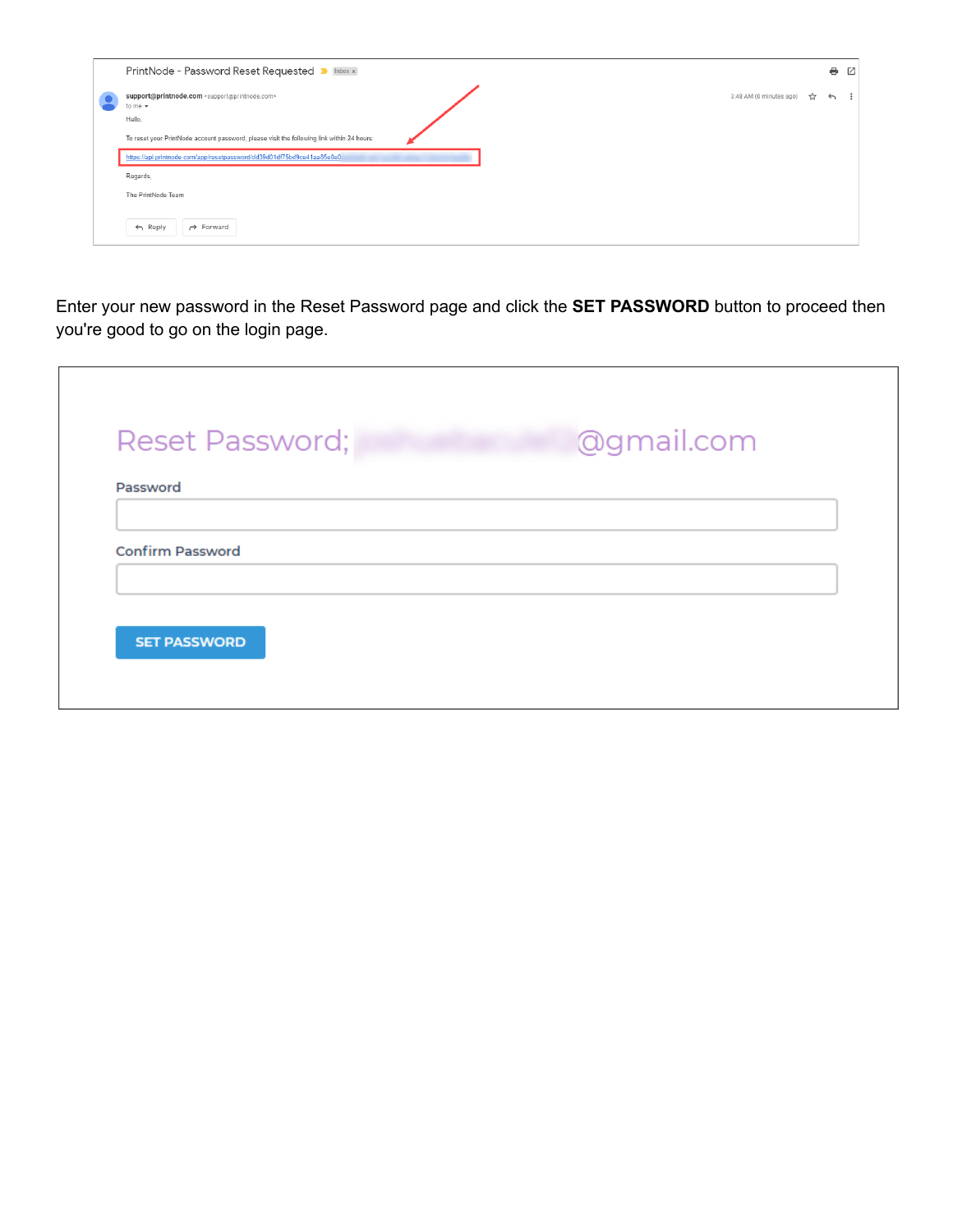# **Generating a Printnode API Key**

The Printnode API key is one of the requirements before you can use the printnode in 2D Transit. To generate your API key, log-in first to the [Sign-in page](https://app.printnode.com/app/login).

| Sign In                            | Create an Account |
|------------------------------------|-------------------|
| Email<br>@2dtransit.com            | Email             |
| Password<br>                       | <b>First Name</b> |
| <b>SIGN IN</b><br>Forgot password? | <b>Last Name</b>  |
| Login with an API Key here.        | Password          |
|                                    | <b>CREATE</b>     |

Go to the API Keys [page](https://app.printnode.com/app/apikeys). Re-enter your password and click the **Next** button.

| <b>O</b> PrintNode          |                                                     |
|-----------------------------|-----------------------------------------------------|
| 但<br><b>Print Something</b> | <b>API Keys</b>                                     |
| ہا۔<br><b>Devices</b>       | To view API Keys please enter your account password |
| <b>Downloads</b><br>÷       |                                                     |
| Email<br>ᢂ                  | <b>NEXT</b>                                         |
| <b>Webhooks</b><br>L        |                                                     |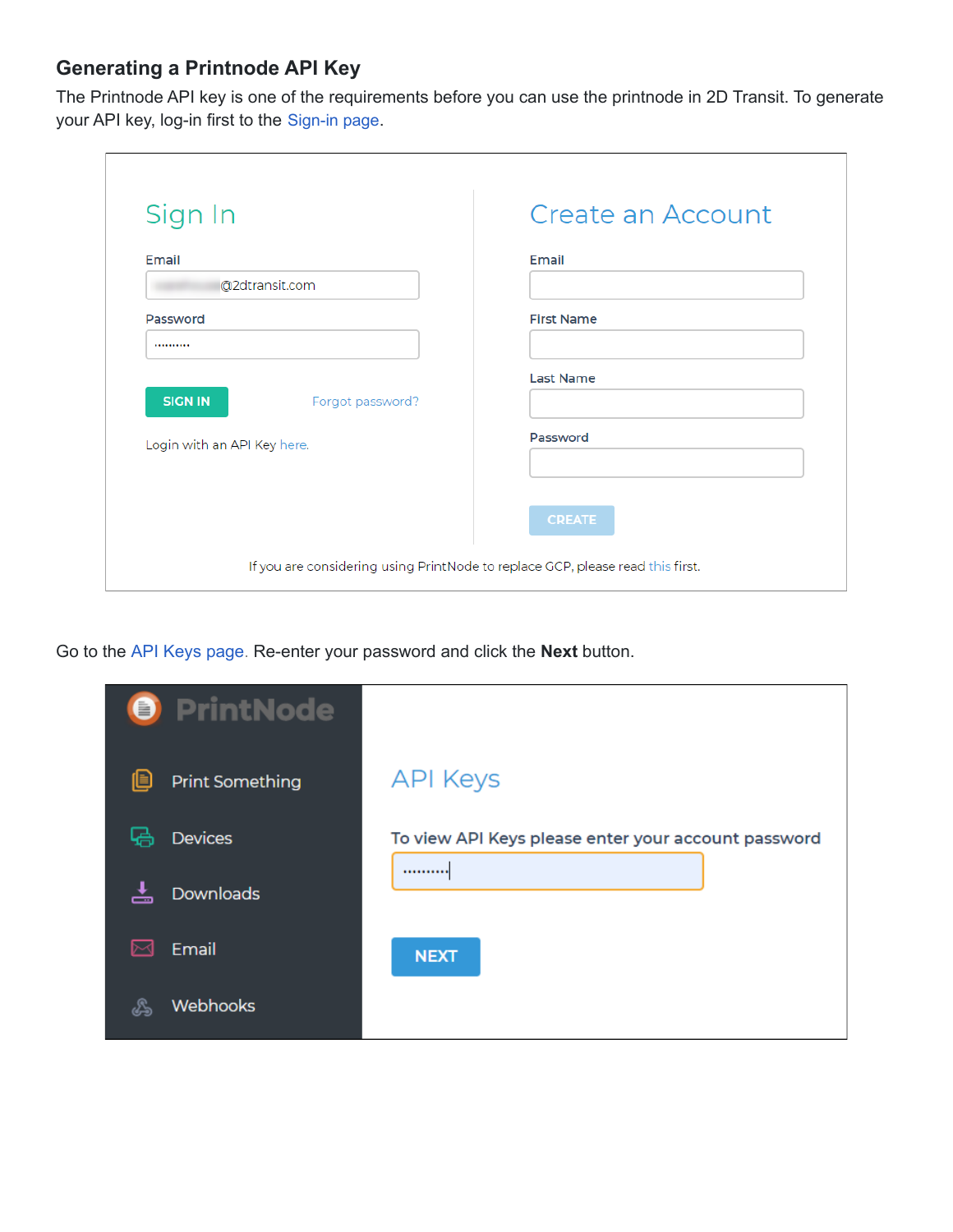If you already have an existing API key, you can re-use it to avoid creating a duplicate. Otherwise, enter an API key description and click the **Create** button.



Once you've created an API key, you will see it in the list. Save or copy the API key, as you will need it during PrintNode Setup in the 2D Transit web app.

| <b>API Keys</b>                      |               |                        |
|--------------------------------------|---------------|------------------------|
| Create New API Key                   |               |                        |
| API Key description                  | <b>CREATE</b> |                        |
| <b>Current API Keys</b>              |               |                        |
| <b>Description</b><br><b>API Key</b> |               | Created                |
| 2d-transit                           |               | DuwShOYxgR_ZrxM5o<br>而 |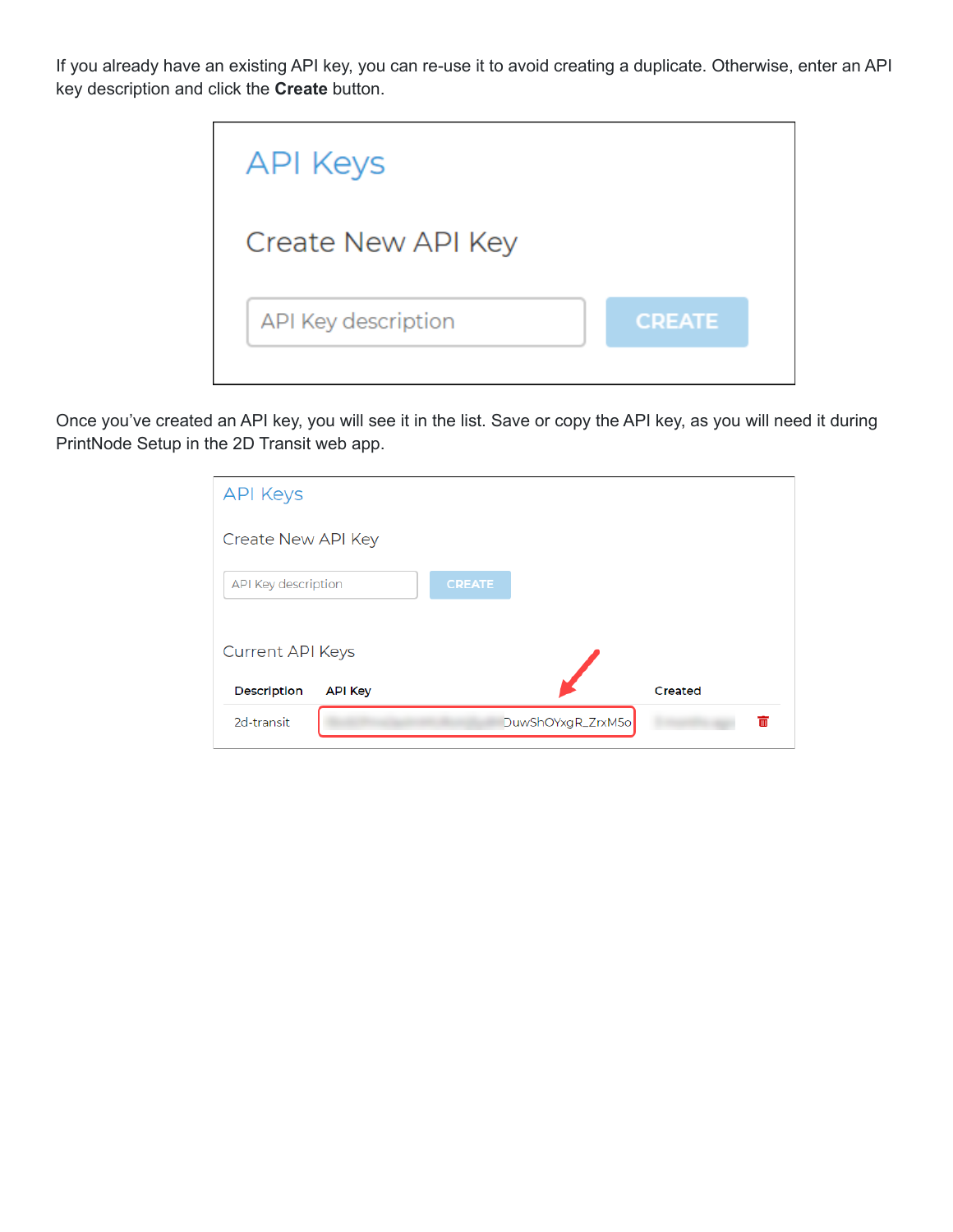## **Downloading and setting up the Printnode client application**

The printnode client application will help you connect your label printers to the 2D Transit. To get started with setting up your printnode client, browse to their [download](https://www.printnode.com/en/download) page and select the version that is appropriate for your computer and operating system.



Install the software on your device and log in with your PrintNode account.

| PrintNode Client 4.24.0                                                | ? | × |
|------------------------------------------------------------------------|---|---|
| ₿<br><b>PrintNode</b>                                                  |   |   |
| @2dtransit.com                                                         |   |   |
|                                                                        |   |   |
| <b>Sign In</b>                                                         |   |   |
| Network settings<br>Send logs to support<br>Can't access your account? |   |   |
|                                                                        |   |   |
|                                                                        |   |   |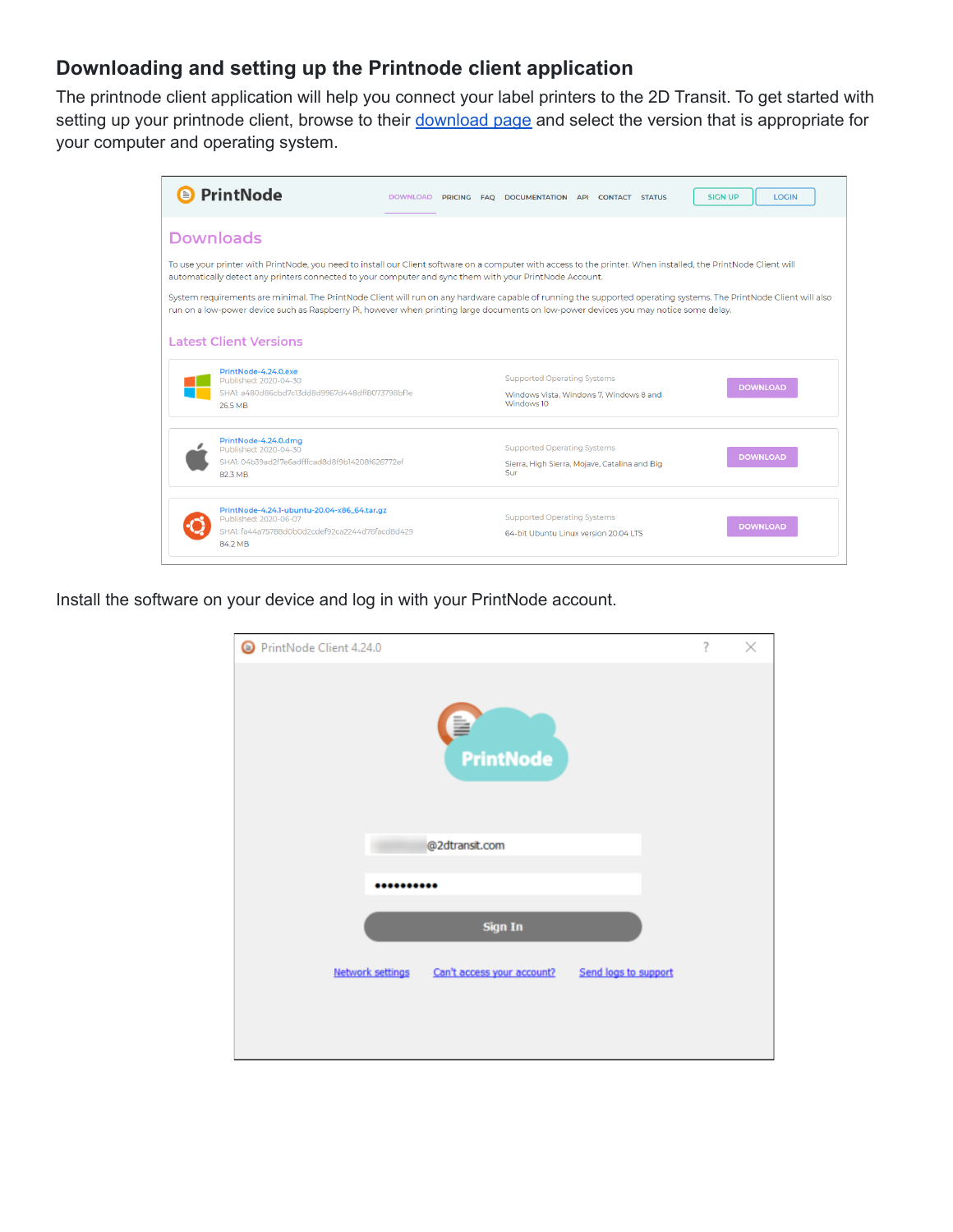After you successfully log in, the PrintNode Client will automatically minimize to your computer's system tray. Open the PrintNode Client by clicking the icon in the system tray. Under the **Account** tab, PrintNode should confirm that it is connected to your account.

|         | PrintNode Client 4.24.0                            |        |                                       |      |        | H    | ×     |
|---------|----------------------------------------------------|--------|---------------------------------------|------|--------|------|-------|
| Account | Printers                                           | Scales | Settings                              | Logs | About  |      |       |
|         | <b>Welcome to PrintNode</b>                        |        |                                       |      |        |      |       |
|         | You are connected with account                     |        | @2dtransit.com and are using computer |      |        |      |       |
|         | You can view your account's printing history here. |        |                                       |      |        |      |       |
|         |                                                    |        |                                       |      |        |      |       |
|         |                                                    |        |                                       |      |        |      |       |
|         |                                                    |        |                                       |      |        |      |       |
|         |                                                    |        |                                       |      |        |      |       |
|         |                                                    |        |                                       |      |        |      |       |
|         |                                                    |        |                                       |      |        |      |       |
|         |                                                    |        |                                       |      |        |      |       |
| Help    |                                                    |        |                                       |      | Logout | Quit |       |
|         |                                                    |        |                                       |      |        |      |       |
|         |                                                    |        |                                       |      |        |      | Ready |

To check your PrintNode printers, click on the **Printers** tab. In the status column, PrintNode will tell you which of your printers are online.

| PrintNode Client 4.24.0 |                                   |         |                                 |                                                |      |                                  | <b>Contract Contract Contract</b> | $\times$     |
|-------------------------|-----------------------------------|---------|---------------------------------|------------------------------------------------|------|----------------------------------|-----------------------------------|--------------|
| Account                 | <b>Printers</b>                   |         | Scales                          | Settings                                       | Logs | About                            |                                   |              |
|                         | $\vee$ Printers active by default |         |                                 |                                                |      | Default printing backend Engine6 |                                   |              |
| Active Id               |                                   | Printer |                                 |                                                |      |                                  | <b>Status</b>                     | ∧            |
| $\vee$                  |                                   |         |                                 | 70118870 Microsoft XPS Document Writer         |      |                                  | Online                            |              |
| $\checkmark$            |                                   |         |                                 | 70118871 Able2Extract Professional 9.0 Printer |      |                                  | Online                            |              |
| $\vee$                  | 70311683 Adobe PDF                |         |                                 |                                                |      |                                  | Online                            |              |
| $\checkmark$            | 70118872 AnyDesk Printer          |         |                                 |                                                |      |                                  | Online                            |              |
| $\checkmark$            | 70118873 Fax                      |         |                                 |                                                |      |                                  | Online                            |              |
| $\vee$                  |                                   |         | 70118874 Microsoft Print to PDF |                                                |      |                                  | Online                            |              |
| $\vee$                  | 70118875 OneNote                  |         |                                 |                                                |      |                                  | Online                            |              |
| $\vee$                  |                                   |         | 70311684 PDFescape Desktop      |                                                |      |                                  | Online                            |              |
|                         |                                   |         |                                 |                                                |      |                                  |                                   | $\checkmark$ |
|                         |                                   |         |                                 |                                                |      |                                  |                                   | Ready        |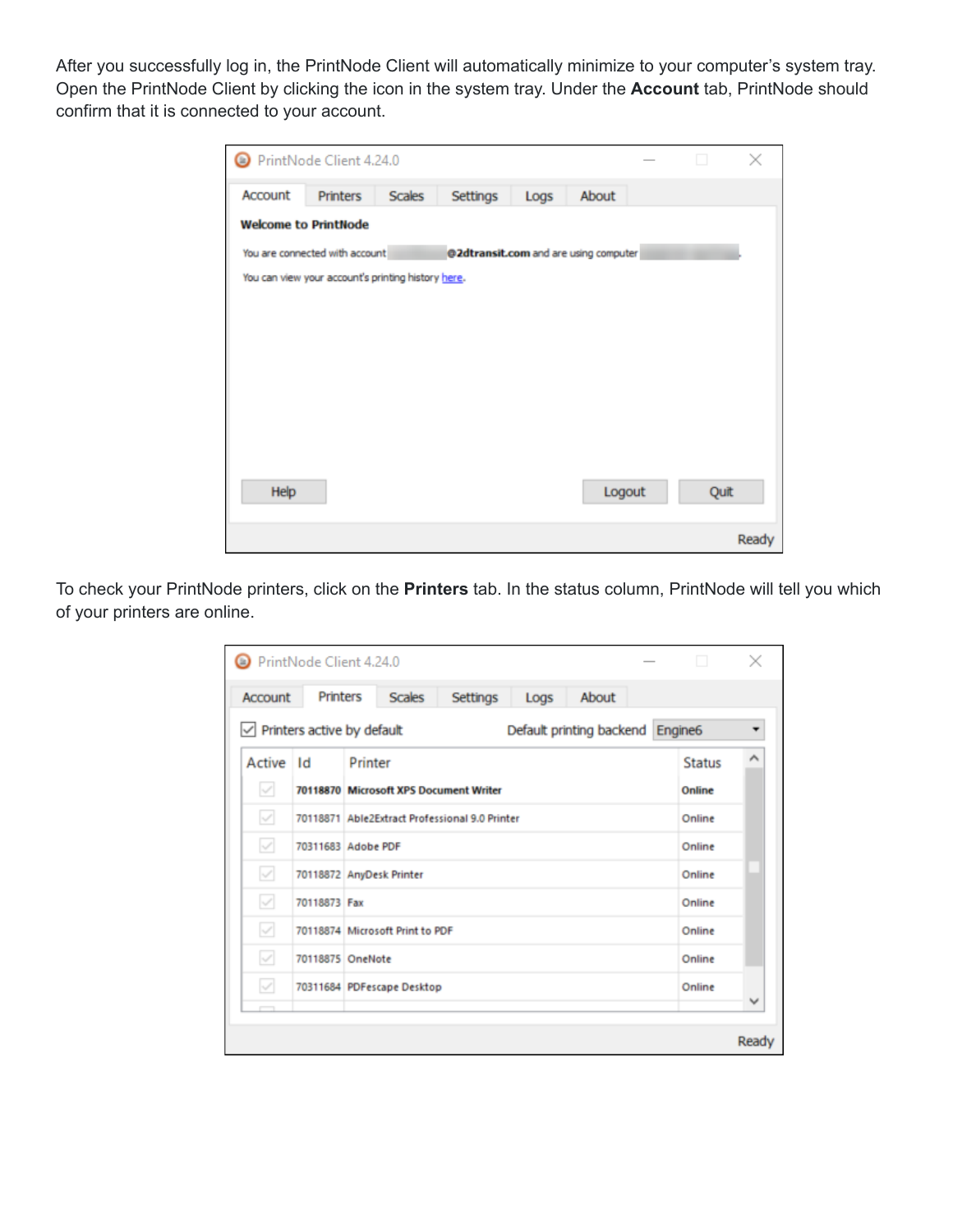# **Enabling PrintNode and setting up the PrintNode API key in 2D Transit**

2D RANSIT  $\equiv$ Home / Printnode Printer **July 3** Shipment Plans **L** Vendor Central  $\ominus$  Printnode Account LABELS Printnode Disabled **11** 2D Barcode **NEW ENSKU Label** To learn more how to setup printnode printers. Check the guide here. **REPORTS Iddl** Efficiency Report ම Print History **SETTINGS**  $\quad \oplus \quad$  Default Printer Printnode Printers

Navigate to the [PrintNode](https://app.2dtransit.com/manage/printnode) Printers page from the left menu in 2D Transit.

Switch the toggle to enable or disable PrintNode.

| A Printnode Account                                                  |
|----------------------------------------------------------------------|
| Printnode Disabled                                                   |
| To learn more how to setup printnode printers. Check the guide here. |

Copy (**Ctrl+C**) and paste (**Ctrl+V**) your API key into the API Key field and hit the **Save** button. If you forgot the API Key, just go to the printnode API Keys [page.](https://app.printnode.com/app/apikeys)

| A Printnode Account                                                  |      |
|----------------------------------------------------------------------|------|
| <b>Printnode Enabled</b>                                             |      |
| DuwShOYxgR_ZrxM5o<br>API Key:                                        | Save |
| To learn more how to setup printnode printers. Check the guide here. |      |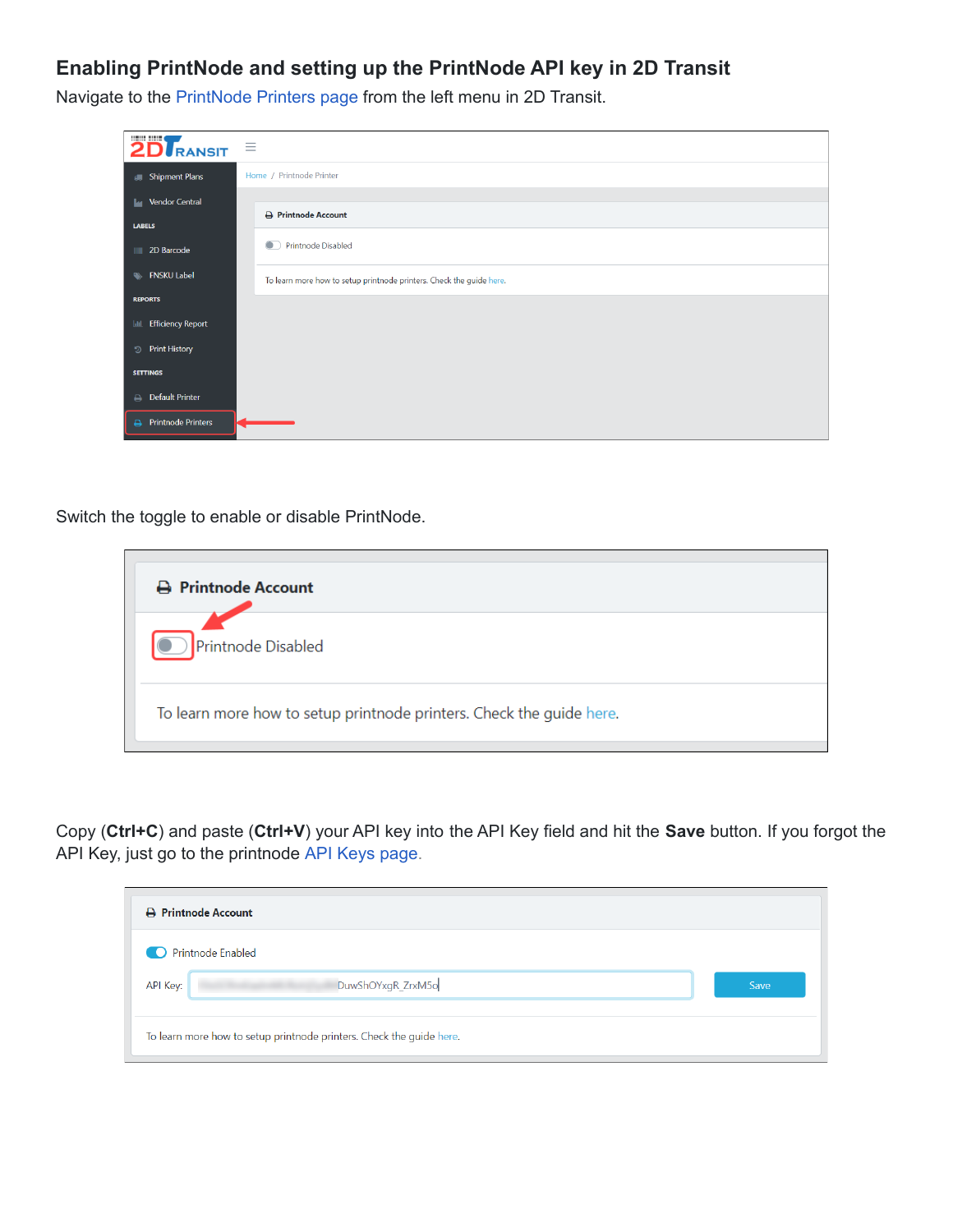2D Transit will automatically validate your API key and then import the list of connected printers from your PrintNode account.

| A Printnode Account                        |                                                                      |                                                      |                |  |  |
|--------------------------------------------|----------------------------------------------------------------------|------------------------------------------------------|----------------|--|--|
| <b>Printnode Enabled</b><br>$\blacksquare$ |                                                                      |                                                      |                |  |  |
| API Key:                                   | I5txSOfm4JaxlmMURoIrij5ydMDuwShOYxgR_ZrxM5o<br>Save                  |                                                      |                |  |  |
|                                            | To learn more how to setup printnode printers. Check the guide here. |                                                      |                |  |  |
| <b>Printnode Printers</b>                  |                                                                      |                                                      |                |  |  |
|                                            | Computers:<br>All<br>÷                                               | Search:<br>Search by Printer                         |                |  |  |
| <b>Computer</b>                            | Printer<br>$\triangleq$                                              | $\triangleq$<br><b>Printer State</b><br>$\triangleq$ | <b>Actions</b> |  |  |
| DESKTOP-867PCQL                            | Microsoft XPS Document Writer                                        | online                                               | Set Printer    |  |  |
| DESKTOP-867PCQL                            | Able2Extract Professional 9.0 Printer                                | <b>O</b> online                                      | Set Printer    |  |  |
| DESKTOP-867PCQL                            | AnyDesk Printer                                                      | online                                               | Set Printer    |  |  |
| DECISTOR REZROAL                           | е                                                                    |                                                      |                |  |  |

If you're having trouble finding a printer, you can filter the printers list by selecting a device from the **Computers** dropdown or by typing a printer name in the Search field. For your computer name, you can also check it by using the printnode client.